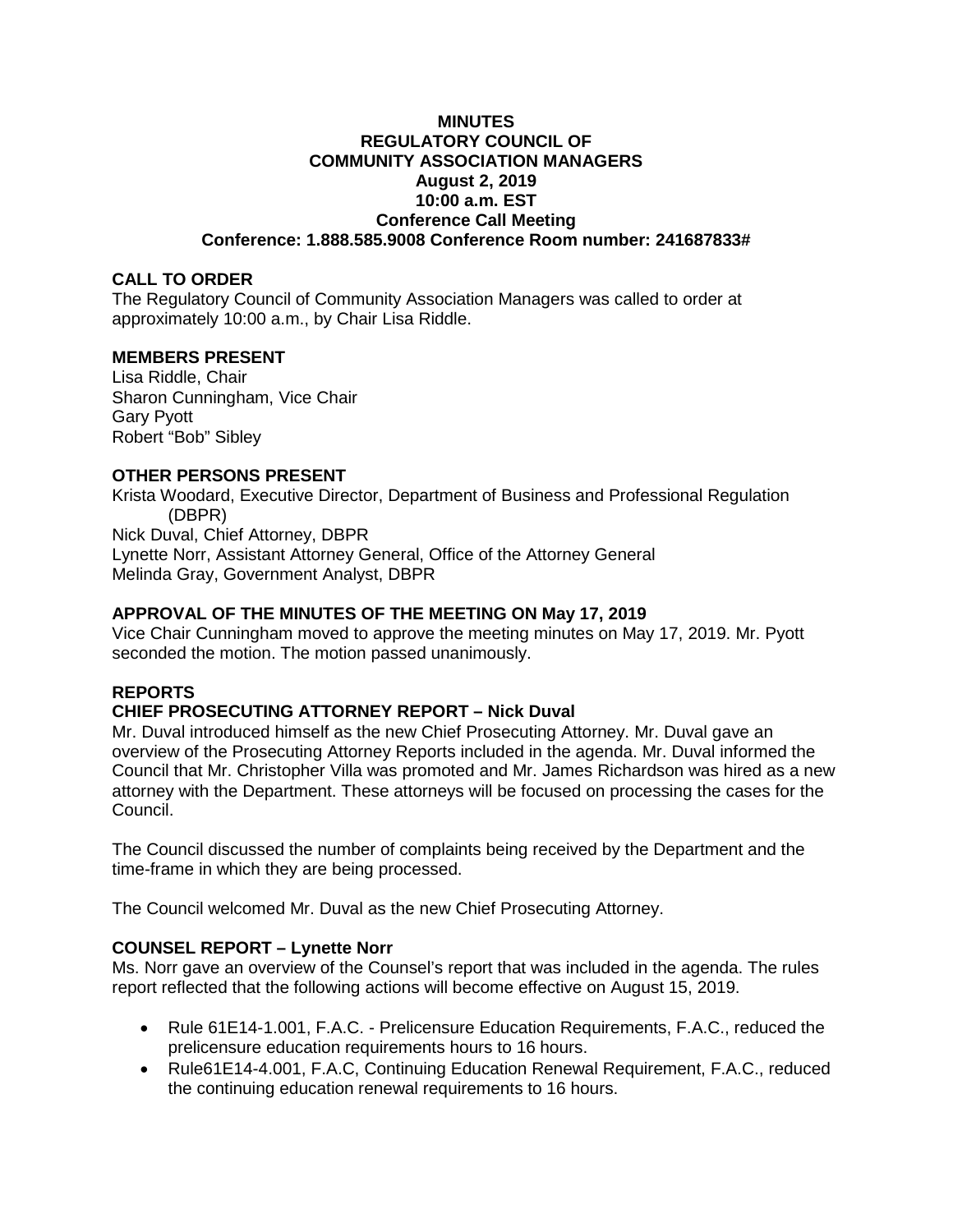• Rule 61E14-4.004, F.A.C. – Reactivation Continuing Education, F.A.C., reduced the reactivation continuing education to 15 hours.

### **Annual Regulatory Plan**

Ms. Norr asked the Council to think about possible rules for the upcoming year. There are currently no rules to be included on the Annual Regulatory Plan (ARP). Mr. Pyott made a motion to delegate approval authority of the ARP to the Chair. Mr. Sibley seconded the motion. The motion passed unanimously.

Ms. Woodard informed the Council that Department Rule 61-20.003, F.A.C., Business Entity Registration should be changed to eliminate the last sentence in (2), because the firm licenses are renewed bi-annually pursuant to the Florida Statute.

## **Rule 61-20.003, F.A.C., Business Entity Registration.**

(1) A corporation, association or other organization or entity which engages in, or is desirous of engaging in, the business of community association management shall be registered under this rule and shall employ only licensed persons in the direct provision of community management services. Such entities shall register with the department, on Form DBPR CAM 2, Application for Community Association Management Firm License, incorporated by reference in subsection 61- 35.020(2), F.A.C.

(2) There shall be a fee required to register an entity with the department as set forth in Rule 61E14-3.001, F.A.C. Once an entity is registered, no renewal of the registration is required, and the registration shall be deemed valid unless suspended or revoked pursuant to section 468.436, F.S., or rule 61E14-2.001, F.A.C.

(3) As officers or licensed personnel or the business address change, the department shall be notified on Form DBPR CAM 2, Application for Community Association Management Firm License, as incorporated by reference in subsection 61-35.020(2), F.A.C., within 60 days of such change.

*Rulemaking Authority 455.2035 FS. Law Implemented 468.432 FS. History–New 5-5-88, Amended 3-22-89, 2-5-91, Formerly 7D-55.003, 61B-55.003, Amended 10-10-17.*

#### **EXECUTIVE DIRECTOR REPORT – Krista Woodard Financial Report – March 31, 2019**

Ms. Woodard reported that the balance in the Council's operating account was \$180.211. The unlicensed activity account balance was \$270,671.

## **Future Meeting Dates**

November 8, 2019 – Fernandina Beach February 28, 2020 – Conference Call May 15, 2020 – Conference Call August 21, 2020 – Conference Call November 6, 2020 – St. Augustine Beach

# **NEW BUSINESS**

## **Allstate Resource Management Inc. Continuing Education Course Application**

Ms. Norr advised the Council that they have jurisdiction over Rule 61E14-4.001, F.A.C., Continuing Education Renewal Requirements.

The Council discussed the application and the course outline. After discussion, Mr. Sibley made a motion to approve the application as written. The motion failed. After further discussion, Mr.